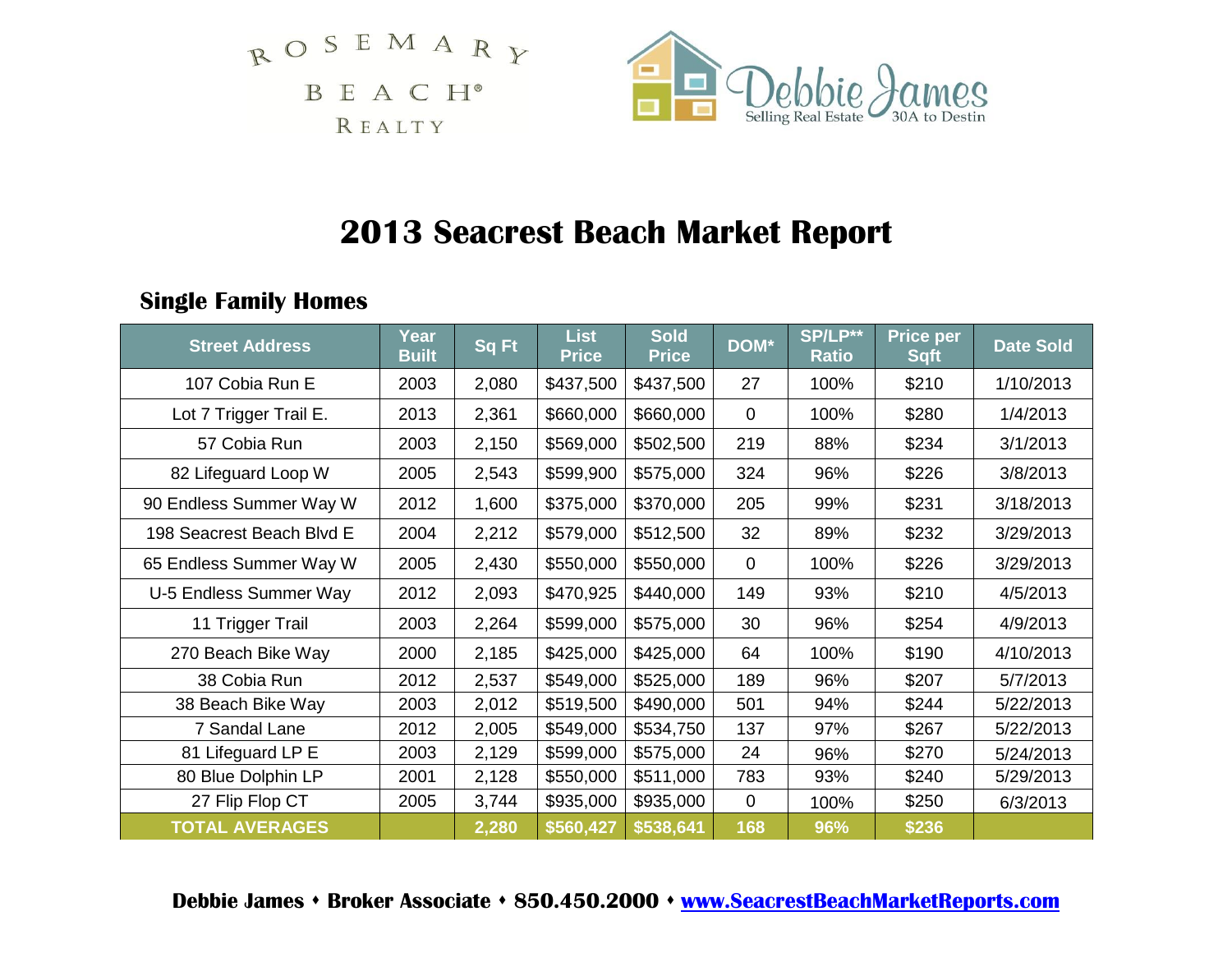ROSEMARY B E A C H<sup>®</sup> REALTY



# **2013 Seacrest Beach Market Report (Cont'd)**

# **Vacant Lots**

| <b>Street Name</b>           | <b>List Price</b> | <b>Sold</b><br><b>Price</b> | <b>SP/LP</b><br><b>Ratio</b> | <b>Date</b><br><b>Sold</b> |
|------------------------------|-------------------|-----------------------------|------------------------------|----------------------------|
| Lot 10 Surfer                | \$139,000         | \$125,000                   | 90%                          | 1/11/2013                  |
| Lot 15 Sandal Lane           | \$99,900          | \$75,000                    | 75%                          | 2/15/2013                  |
| Lot 7 Flip Flop Lane         | \$100,800         | \$110,000                   | 110%                         | 2/28/2013                  |
| Lot 13 Flip Flop Ct          | \$139,500         | \$130,000                   | 93%                          | 3/6/2013                   |
| S-20 Seacrest Beach Blvd. E. | \$174,000         | \$174,000                   | 100%                         | 3/11/2013                  |
| 12J Lifeguard Loop E         | \$134,500         | \$125,000                   | 93%                          | 3/12/2013                  |
| Lot 8 Trigger Trail          | \$150,000         | \$150,000                   | 100%                         | 3/29/2013                  |
| Lot 9 Trigger Trail          | \$150,000         | \$150,000                   | 100%                         | 3/29/2013                  |
| Lot 10 Trigger Trail         | \$150,000         | \$150,000                   | 100%                         | 3/29/2013                  |
| Lot 9 Blue Dolphin Lp        | \$150,000         | \$150,000                   | 100%                         | 3/29/2013                  |
| Lot 8 Blue Crab Lp           | \$150,000         | \$150,000                   | 100%                         | 3/29/2013                  |
| I-25 Seacrest Beach Blvd E.  | \$164,000         | \$155,000                   | 95%                          | 3/29/2013                  |
| 16 Trigger Trail             | \$249,000         | \$225,000                   | 90%                          | 3/29/2013                  |
| Lot 26 Blue Dolphin Loop     | \$235,000         | \$235,000                   | 100%                         | 3/29/2013                  |
| Lot 12 Flip Flop Ct          | \$139,900         | \$135,000                   | 97%                          | 4/4/2013                   |
| Lot 23 Blue Crab LP          | \$149,500         | \$140,000                   | 94%                          | 5/24/2013                  |
| Lot 10 Blue Dolphin Ct.      | \$225,000         | \$207,000                   | 92%                          | 5/30/2013                  |
| Lot 21 Seacrest Beach Blvd E | \$245,000         | \$235,000                   | 96%                          | 6/27/2013                  |
| <b>TOTAL AVERAGES</b>        | \$163,617         | \$156,722                   | 96%                          |                            |